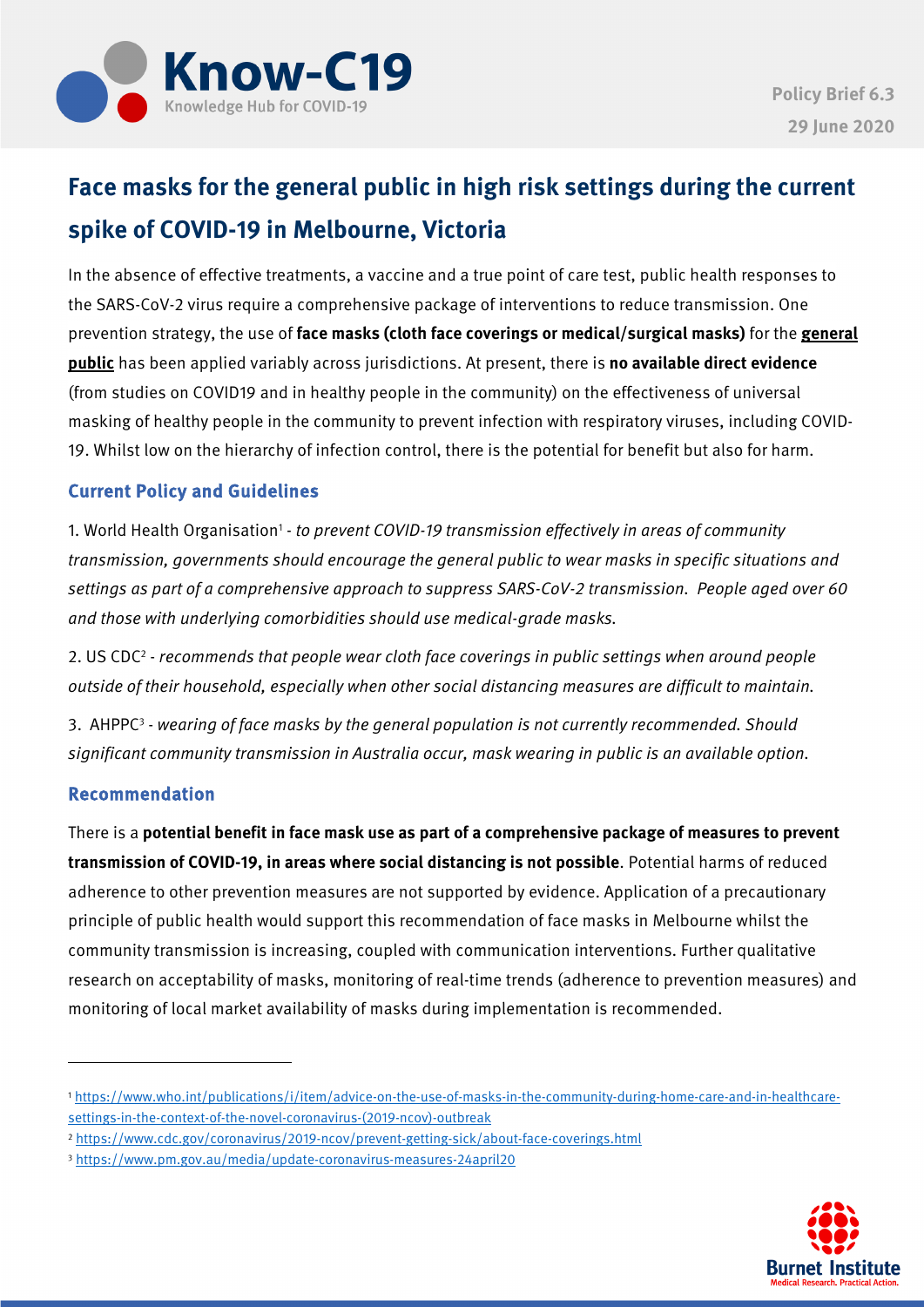

### Efficacy of Face Masks in reducing viral droplets and aerosols

The currently best available evidence suggests that SARS-CoV-2 virus is most commonly spread by respiratory droplets and contact routes (through fomites). At the moment, although there is consensus that SARS-CoV-2 mainly spreads through large droplets and contact, further research is needed on the role of aerosol spread<sup>4</sup>. There is strong biological plausibility for masks reducing spread of respiratory viruses in lab-based experimental studies<sup>5,6</sup>. In a randomised trial of surgical masks in children and adults with acute viral infections confirmed on PCR, surgical masks significantly reduced detection of influenza virus RNA in respiratory droplets and human seasonal coronavirus RNA in aerosols, with a trend toward reduced detection of coronavirus RNA in respiratory droplets. There was no virus detected in respiratory droplets or aerosols collected from participants with coronavirus wearing face masks.

#### The Effectiveness of Face Masks in reducing transmission of COVID-19

Masks may prevent an infected wearer from transmitting the virus to others (source control) and protect a health wearer against infection (prevention). Importantly, in SARS-CoV-2, masks may also prevent the possibility of transmission from people who are infected and shedding virus but have not yet developed symptoms; pre-symptomatic transmission7.

A **systematic review and meta-analysis** looking at how physical distancing, face masks, and eye protection affect the spread of COVID-19, SARS, and MERS in both community and healthcare was published in The Lancet online on 1 June<sup>8</sup>. It included 172 observational studies across 16 countries. There were no published randomised controlled trials (RCT), and it would be neither feasible nor ethical to conduct an RCT during the pandemic on these prevention measures. Based on a pooled sample size of 2,647, the review found that **face mask use could result in an 85% risk reduction** (margin of error or 95% confidence interval of 66% to 93%) for contacts of cases. They found stronger associations with N95 or similar respirators compared with disposable surgical masks or similar (e.g., reusable 12–16-layer cotton masks). The use of face masks was protective for both health-care workers and people in the community exposed to infection. The association was seen irrespective of causative virus, health-care setting versus non-health-care



<sup>4</sup> https://www.nap.edu/catalog/25769/rapid-expert-consultation-on-the-possibility-of-bioaerosol-spread-of-sars-cov-2-for-thecovid-19-pandemic-april-1-2020

<sup>5</sup> https://www.nejm.org/doi/full/10.1056/NEJMc2007800

<sup>6</sup> https://www.nature.com/articles/s41591-020-0843-2

<sup>7</sup> https://www.medrxiv.org/content/10.1101/2020.05.10.20097543v2

<sup>8</sup> https://www.thelancet.com/journals/lancet/article/PIIS0140-6736(20)31142-9/fulltext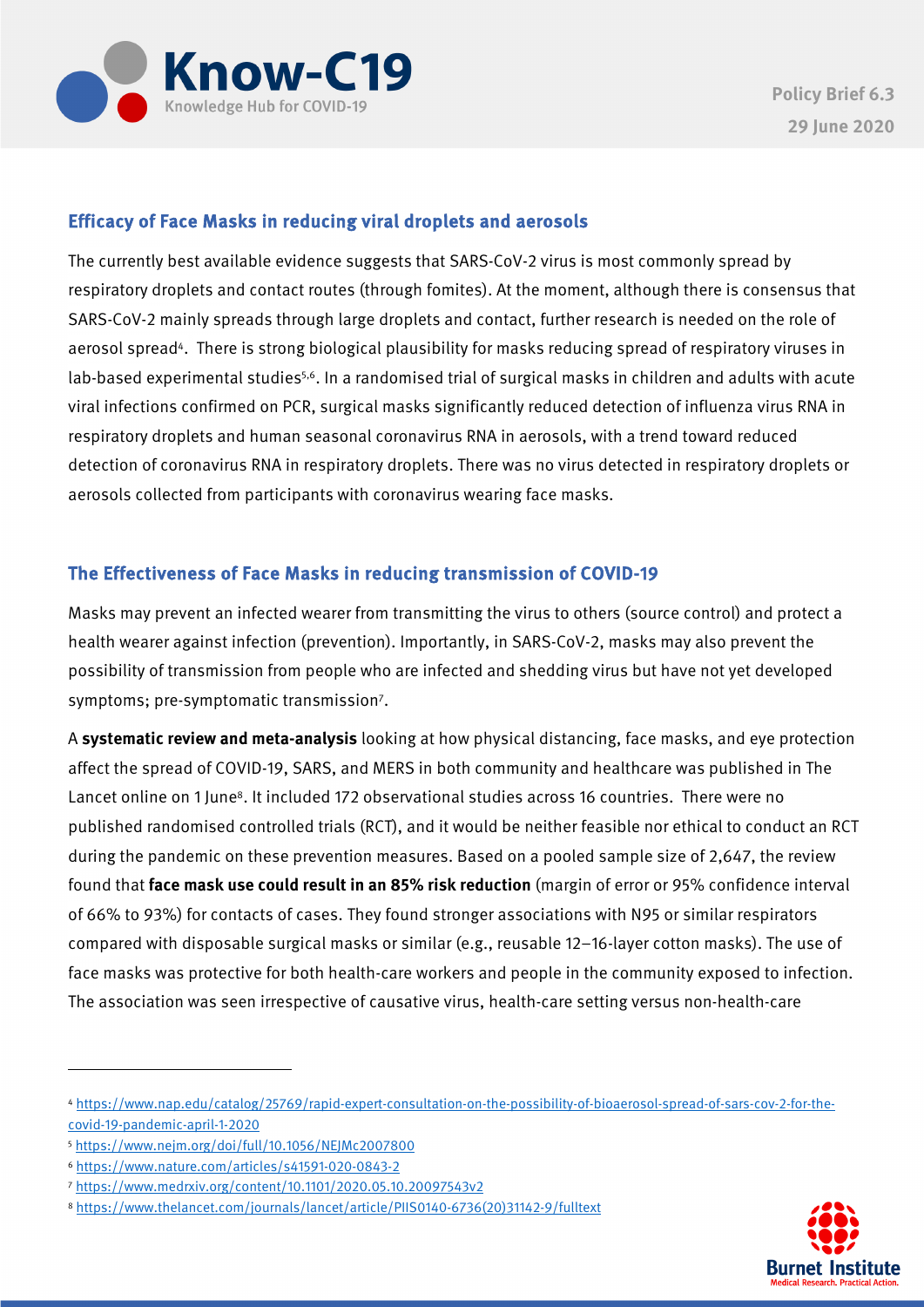

setting, and by type of face mask. The six studies of COVID-19 transmission found the same risk reduction as SARS and MERS studies.

The limitations of this study were the bias in the observational primary studies, degree of quantitative estimates and the generalisability of the findings given 3 of 29 studies were from non-heath care settings, and all with SARS infection.

An ecological study in the United States analysed daily county-level trends in case reporting before and after 15 states and the District of Columbia mandated the use of face masks in public spaces between 8 April and 15 May9. **The daily case rate declined** by 1.4, 1.7, and 2.0 percentage-points within 11–15, 16–20, and 21+ days after the mandate, respectively. All of these declines were statistically significant.

In addition, the most recent modelling (24 June) by the Institute for Health Metrics and Evaluation (IHME) at the University of Washington forecasts that **33,000 deaths could be avoided in the US** by 1st October if 95 percent of people wore masks in public<sup>10</sup>.

## Public risks, acceptability and trust

There have been major shifts in policies on the wearing of face masks by prominent health organisations, such as the WHO, US-CDC, and Public Health England. Initial reluctance to advise the non-ill public to use masks was based on (a) fears of shortages for healthcare workers and (b) potential harm to the user. There is no available evidence to confirm the latter, rather conjecture (e.g., people wearing masks would touch their faces more and/or not practice physical distancing i.e. risk-compensation behaviour). All three of the above organisations now recommend face coverings in spaces where physical distancing is not possible.

Distancing is not possible in many settings in Melbourne, particularly on public transport. People who rely on public transport to travel to work (essential workers or people without a car who are travelling to essential services) should be offered all mitigations available as a principle of health equity.

On the other hand, there are also risks to address in equitable delivery - cost and access. Jurisdictions that have implemented face mask policies have asked citizens to purchase or make their own masks. Allocations could be considered for particular vulnerable groups.

The term "precautionary principle" of public health can apply to two situations (a) when harm is not currently happening, but a proposed intervention may cause harm and (b) when serious harm is currently happening and a proposed intervention may reduce that harm. The latter is particularly relevant to the COVID-19 pandemic, especially when science and evidence is weak. **There is currently no evidence that the** 

<sup>10</sup> http://www.healthdata.org/news-release/new-ihme-covid-19-model-projects-nearly-180000-us-deaths



<sup>9</sup> https://www.healthaffairs.org/doi/10.1377/hlthaff.2020.00818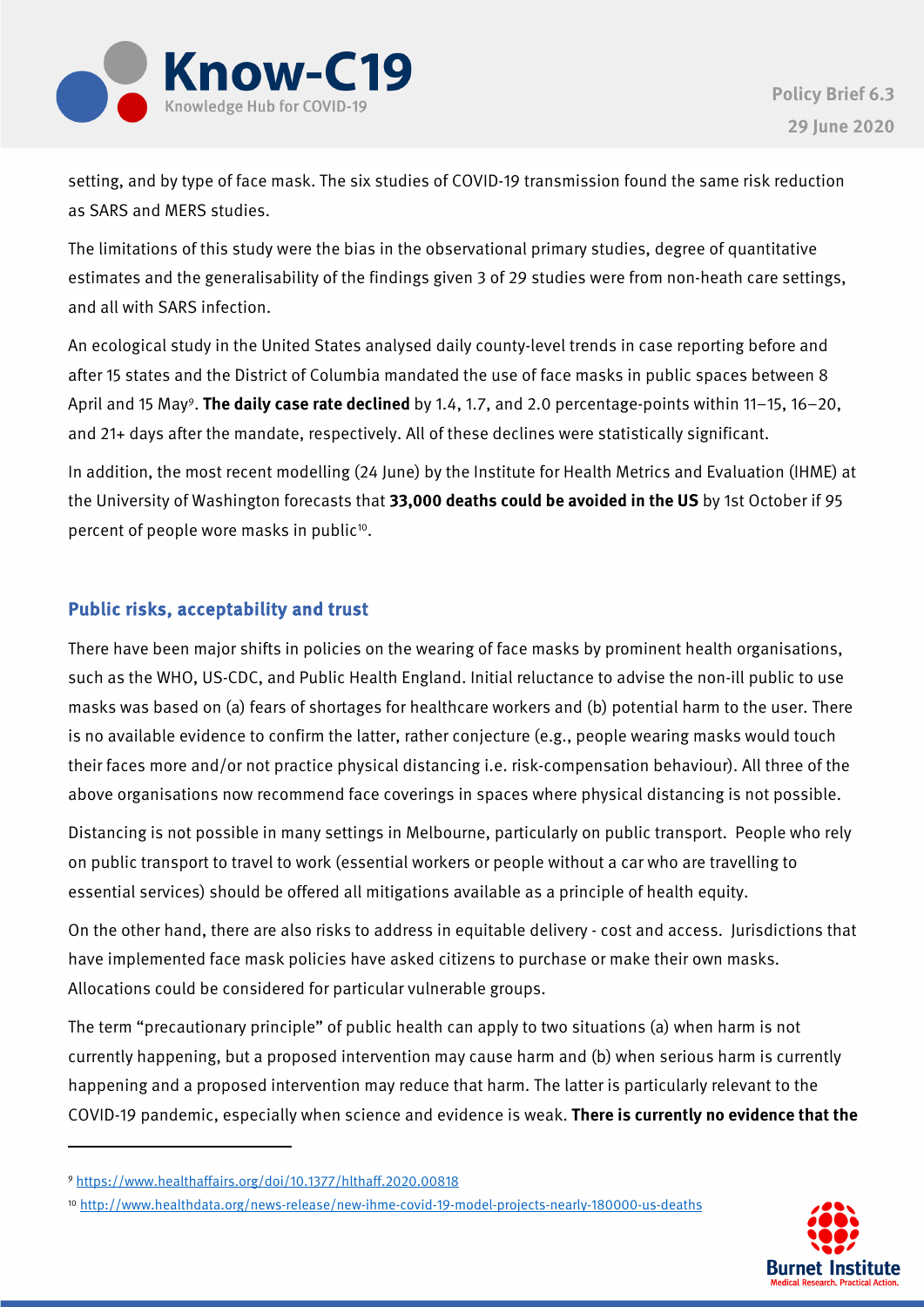

**use of home-made face coverings or surgical masks by the general public for source control causes any harm** beyond minor irritation behind the ears<sup>11</sup>.

The Lancet meta-analysis reported on 5 qualitative studies showed >95% willingness to wear masks (China 4 studies) and that the risk perception of COVID-19 threat significantly increased the likelihood of wearing medical masks (Viet Nam)<sup>8</sup>. Whilst face masks are an embedded social practice in parts of Asia, it emerged from the 1919 Flu pandemic a collective, science-based response to a public health threat<sup>12</sup>. Whilst there have not been studies from Australia or similar settings, there have not been reports of issues around low public acceptability in Europe and North America.

In Melbourne, a preliminary analysis conducted for this brief of qualitative research undertaken by Burnet Institute and partners (Davis A, Hellard M et al,) on people's experiences during the COVID-19 pandemic has revealed a **high level of confusion about the effectiveness of masks** due to mixed information in the media and concern that wearing a mask as a precaution could negatively impact on frontline health workers who don't have enough PPE (maybe valid early in the pandemic). There are dual concerns from Asian Australians who fear racism and personal safety related to wearing a mask in public, but are also concerned about going out into public spaces where community members are not wearing masks. Overall, participants reported a desire for a "proactive" government response supported by clear messaging including explanation of public health rationale and actual resources (not just guidelines or instructions) to help people cooperate with response measures. We **postulate that masks may have an effect in increasing public cooperation** with prevention by providing a visual symbol of the need for whole-of-community participation.

#### Public transport in Melbourne: hypothetical scenario

In Melbourne, around 100 people have acquired coronavirus through community transmission -- unknown source -- in the past ten days<sup>13</sup>. A further 40 cases are still under investigation. In 2009, 37% of Melbourne residents used public transport at least once a month; this may be higher in 2020 because of increased parking restrictions in the CBD14. Of those, 45% used public transport 3-7 times a week. While public transport use dropped in the March to May period, public transport data show the number of people on buses almost doubled in some Victorian areas in June, while train use in hotspot council areas spiked by

<sup>14</sup> https://www.abs.gov.au/ausstats/abs@.nsf/Products/4602.2~Oct+2009~Chapter~Public%20Transport



<sup>11</sup> https://onlinelibrary.wiley.com/doi/full/10.1111/jep.13415

<sup>12</sup> https://onlinelibrary.wiley.com/doi/full/10.1111/j.1467-9566.2012.01466.x

<sup>13</sup> https://www.covid19data.com.au/transmission-sources . NB. The Victorian DHHS only provides cumulative epidemiological information on the website. Therefore, it is difficult to calculate the number of community transmissions during a specific period of time, particularly as so many cases are still under investigation.